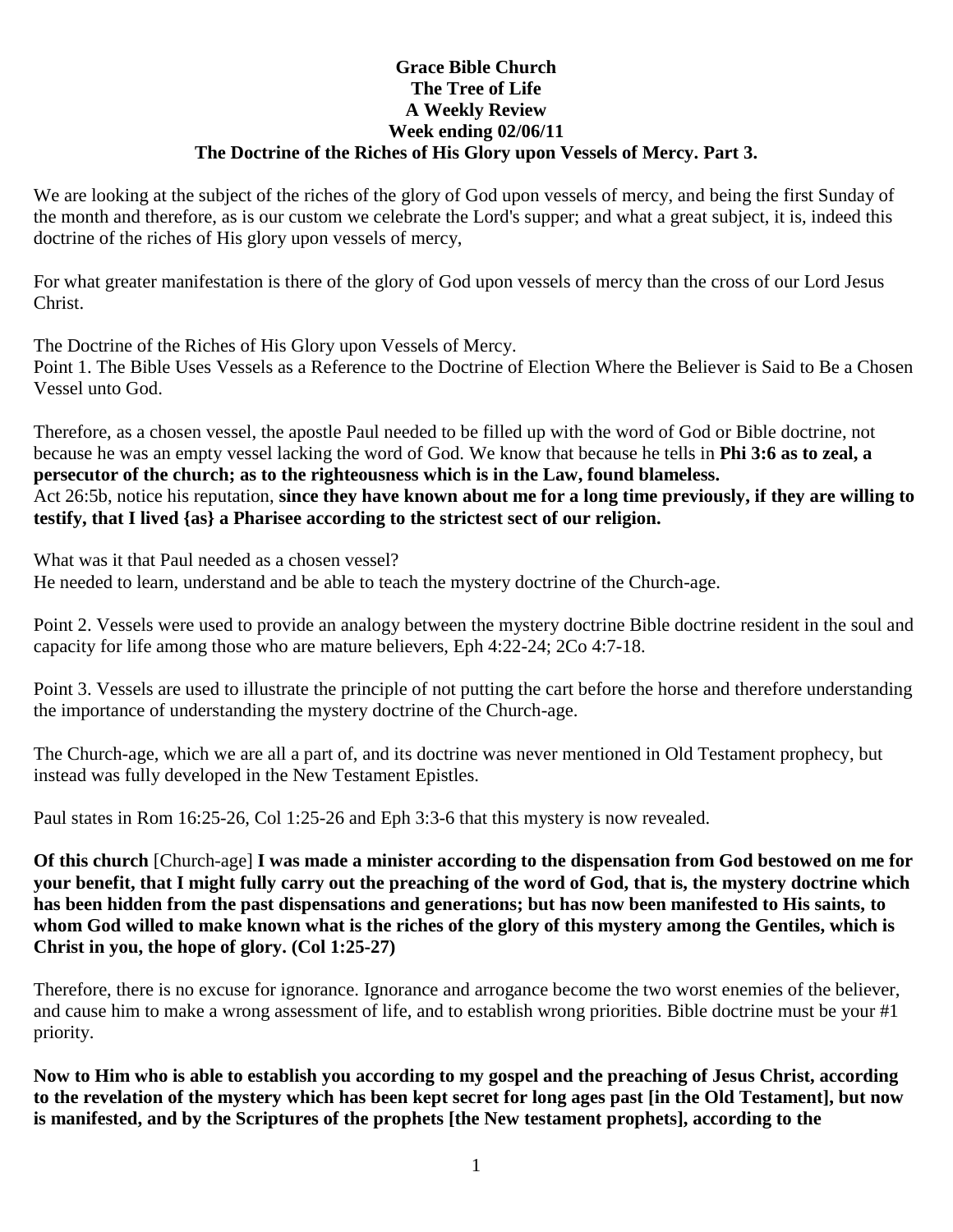**commandment of the eternal God, has been made known to all the nations, leading to obedience of faith or to the obedience of doctrine; to the only wise God, through Jesus Christ, be the glory forever. Amen. (Rom 16:25- 27)**

The apostle Paul needed a crash diet of the mystery doctrine of the Church-age and therefore was led to the Arabian desert for his teaching and training. Why?

What was the reason? Why was it so important?

**For this reason I, Paul, the prisoner of Christ Jesus for the sake of you Gentiles--if indeed you have heard of the dispensation of God's grace which was given to me for you; that by revelation there was made known to me the mystery doctrine, as I wrote before in brief. And by referring to this, when you read you can understand my insight into the mystery of Christ, which in other generations was not made known to the sons of men, as it has now been revealed to His holy apostles and prophets in the Spirit; (Eph 3:1-5)**

Church-age doctrine was blacked out in the Old Testament. There are many Old Testament passages which could have mentioned the Church-age but passed over it.

Between the following passages the Church-age occurred and so could have been revealed, but it was passed over in silence: Dan 2:40-41, 7:23-24, 8:22-23, 11:35-36; Hos 5:15; 6:1. So, it is this body of doctrine known as mystery doctrine which sets the Church-age apart from other dispensations. The mystery doctrine of the Church unveils the characteristics unique to the Christian way of life.

Point 2. Vessels were used to provide an analogy between Bible doctrine resident in the soul and capacity for life among those who are mature believers, Eph 4:22-24; 2Co 4:7-18. There is a passage that we use many times, as do many other doctrinal ministries, to communicate the doctrine of rebound but miss out on an even greater principle of application. That is the passage found in Eph 4:22-24, concerning laying aside the old man and putting on the new man.

#### **that, in reference to your former manner of life, [your former lifestyle], you lay aside the old self, which is being corrupted in accordance with the lusts of deceit, [strong pressures from the sin nature in your area of weakness]. and that you be renewed in the spirit of your mind, and put on the new self, which in the likeness of God has been created in righteousness and holiness of the truth. (Eph 4:22-24)**

This passage emphasizes rebound as the beginning of the means of victory over the old sin nature. But, more than that, it also refers to the shattering of the OSN and, at the same time, the emptying of the treasure found in our new nature which is also found in our earthen vessels. These two natures are sometimes referred to as the:

- 1. New Man Old Man
- 2. New Self Old Self
- 3. New Creature Old Creature
- 4. First Adam Last Adam

We have heard it in so many ways, in so many different approaches, 66 books written by 40 different authors, all inevitably agreeing and bearing the same message. The flesh [human effort] counts for nothing, (Joh 6:63). If anything is to be done, God must do it.

The only means that God has chosen to use and limit Himself to because of the Angelic Conflict, is found under the principle of *theopneustos* which means breathing in and breathing out, and therefore God-breathed. *Theo* means God, *pneo* means to breathe.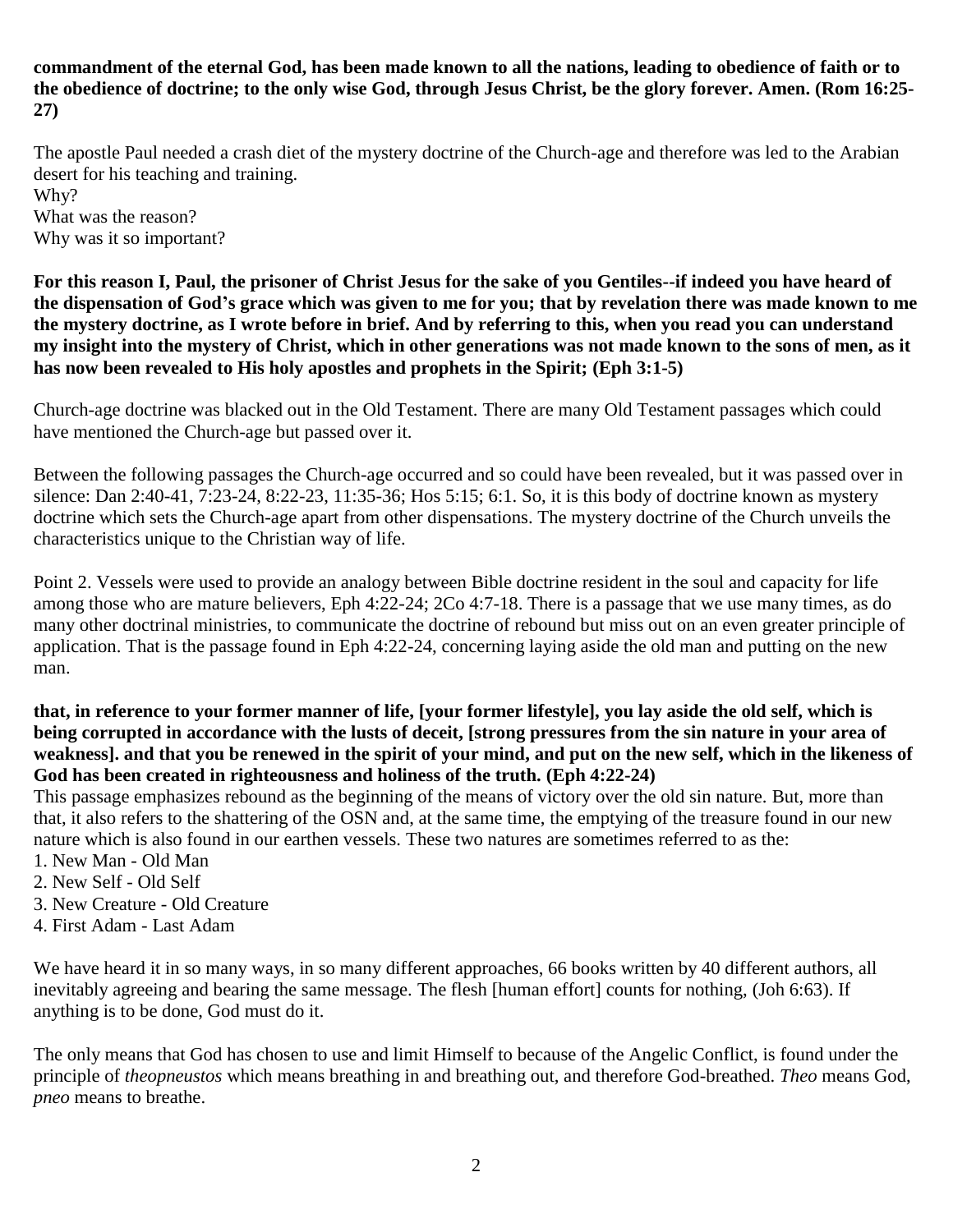There are many translations which translate this passage by that exact word, "All Scripture is God-breathed" referring to the doctrine of inspiration.

What does the phrase "All Scripture is inspired by God or God-breathed" really mean? It means that God the Holy Spirit so supernaturally directed the human writers of Scripture, that His complete message to mankind was recorded with perfect accuracy in the original languages of Scripture. One of the sad things is that we cannot get men who are honest translators.

Therefore much of the communication of the word of God is hidden behind a lot of phoney words.

The greatest profit and wealth in the world is contained in the Bible. It is for teaching, for reproof, for correction, for training in righteousness; this is a reference to training which produces integrity. It is the teaching of Bible doctrine or the power of the word of God which performs all of these things.

Then the next verse says so that the believer will be proficient, capable, mature and equipped for every good work.

# **2Ti 3:17, that the man of God may be adequate, equipped for every good work.**

For this to happen, you must learn the principle of not putting the cart before the horse. Without doctrine there is no legitimate Christian service. This means that understanding the principle of not putting the cart before the horse means that you understand that your spiritual skills must precede your production skills for the performance of divine good.

When 2Ti 3:16 says, **All Scripture is inspired by God or God-breathed,** the concept of God-breathed is two-fold: First, the inhale is the ministry of God the Holy Spirit, who communicates to the human author God's complete and coherent message to that generation and all future generations of history. Remember that the soul has lungs, the nous and the *kardia*, the mind and the heart. The Holy Bible was written by men who had old sin natures. Remember that Jesus Christ did not personally write any of the scriptures, it is His mind and His thinking. The application of the doctrine of inspiration is found in **Heb 10:35-36, Therefore, do not throw away as worthless your confidence, which keeps on having rich distribution of blessing. For you keep on having need of perseverance** [persistence in perception, cognition, and inculcation of doctrine]**, in order that when you have accomplished the will of God, you may carry off for yourself the promise.**

When you neglect Bible doctrine, you are throwing away the only true confidence related to the spiritual life. Anything else is false confidence. This confidence is the extrapolation of the ten problem solving devices in your soul their application in your daily experience. This is how you become a vessel of honor unto the Lord. This is how you store up the treasure found in our earthen vessels. This is confidence which avoids converting the outside pressures of adversity into the inside pressures of stress in the soul.

# An so in **Joh 6:63, "It is the Spirit who gives life; the flesh profits nothing; the words that I have spoken to you are spirit and are life."**

If anything is to be done, God must do it. Believers who become vessels prepared to be used for the Master's plan are those who realize their utter unfitness and overwhelming inadequacy to do the works of God on their own.

# **2Co 13:4 For indeed He was crucified because of weakness, yet He lives because of the power of God. (2Co 13:4)**

For we also are weak in Him, yet we shall live with Him because of the power of God directed toward you. The phrase *we are weak in Him,* is not a cliché but a certainty. It bothers us to think of ourselves so useless, but there is where our true strength lies. The problem with many of us is that we're much too gifted; we're dangerously adequate and self-sufficient.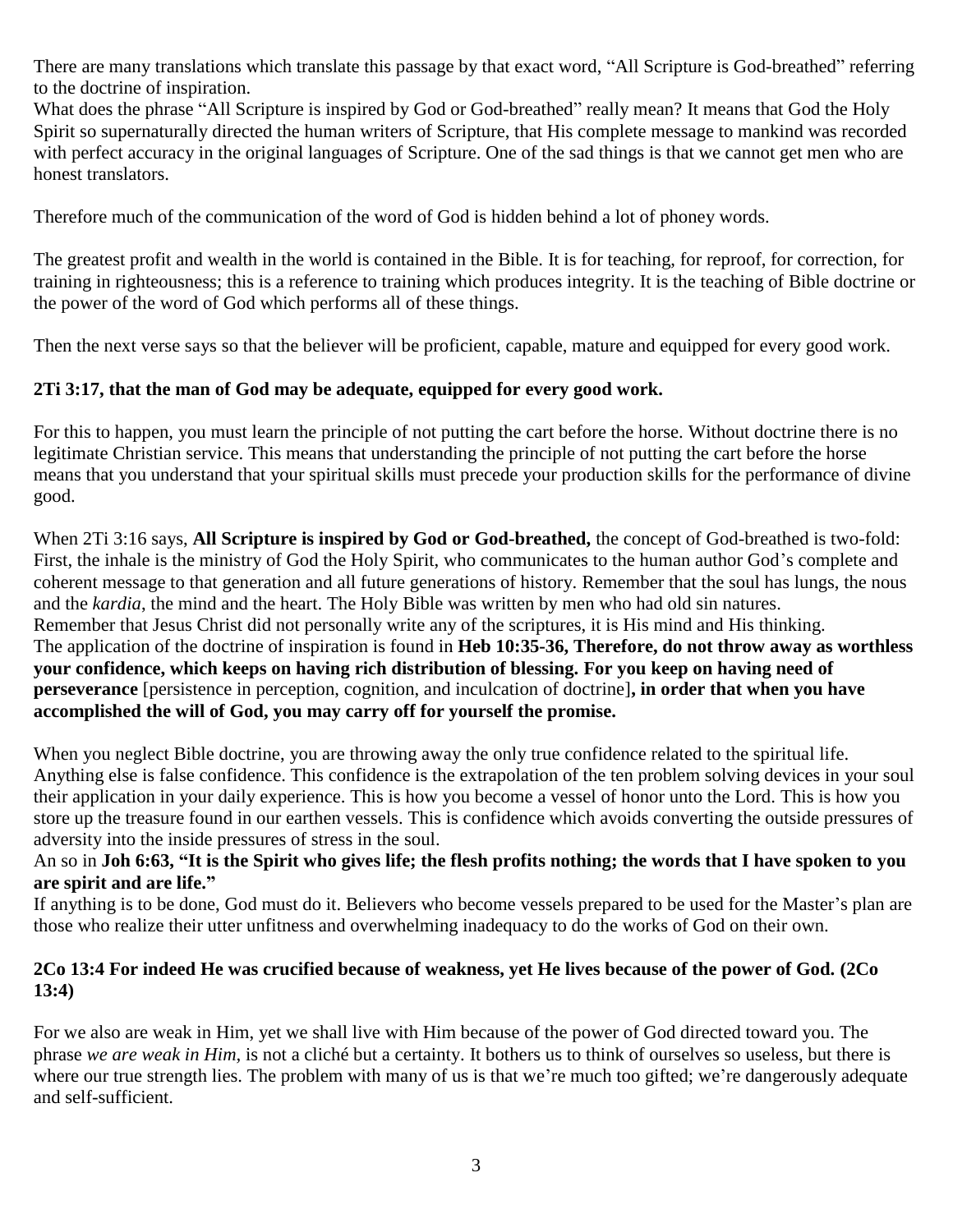And so we go on our way, believing in ourselves and our own power and personality, relying on our own strength and show. But our self-confidence is our stumbling block. We're so good at what we do we're no good at all.

God must frustrate our energy at its source. He wears down our noble determination through the frustrations of life and He squeezes out of us every piece of our self-confidence by disappointment and defeat. He allows our goals and dreams fall apart or sink in the swamp of human power and strength. The wheels fall off our cleverly contrived programs; our dreams go belly up. He teaches us through our flops and failures until we learn that most precious of all God's premises: We can't. When *can-do* can't, He shows us that He can, and therefore we can. I can't then becomes blasphemy.

For He performs what is appointed for me, And many such decrees are with Him. (Job 23:14)

Faithful is He who calls you, and He also will bring it to pass. (1Th 5:24)

The demands that have been placed on us are now demands on Him; Our pressures and problems are now His. We are now becoming vessels prepared for the Master's use. Then, we can say with the apostle Paul: **2Co 4:8- 12, we are afflicted in every way, but not crushed; perplexed, but not despairing; persecuted, but not forsaken; struck down, but not destroyed; always carrying about in the body the dying of Jesus, that the life of Jesus also may be manifested in our body. For we who live are constantly being delivered over to death for Jesus' sake, that the life of Jesus also may be manifested in our mortal flesh. So death works in us, but life in you.**

There are still those problems and difficulties that frustrate us, but they're honorably resolved in His time because we are now vessels who are being prepared for the master's use not for our own use. For we are being prepared to live for others and not for ourselves. **Rom 15:1, Now we who are strong ought to bear the weaknesses of those without strength and not {just} please ourselves.**

We're sometimes confused and uncertain, not knowing what to do or say, but when we have to know, we know. We're still hounded and harassed by people, principalities, and powers, but we're shadowed and sheltered under His wings. We get down now and then, but we're never out.

We can, in fact, do all things that must be done, through the One who strengthens us.

### **I can do all things through Him who strengthens me. (Phi 4:13)**

God's activity through our fragile humanity is our great assurance. We should then confess ourselves poor creatures, for that is the beginning of being great men and great women. To persuade ourselves that we are something when we are nothing is terrible loss; to confess that we are nothing is to lay the foundation of being something.

Point 4. Shattered vessels are used to describe personal judgements from God.

When David was in reversionism or in a backslidden state in Psalm 31, he wrote:

**Be gracious to me, O Lord, for I am in distress; My eye is wasted away from grief, my soul and my body {also.} For my life is spent with sorrow, And my years with sighing; My strength has failed because of my iniquity, And my body has wasted away. Because of all my adversaries, I have become a reproach, Especially to my neighbors, And an object of dread to my acquaintances; Those who see me in the street flee from me. I am forgotten as a dead man, out of mind, I am like a broken vessel. (Psa 31:9-12)**